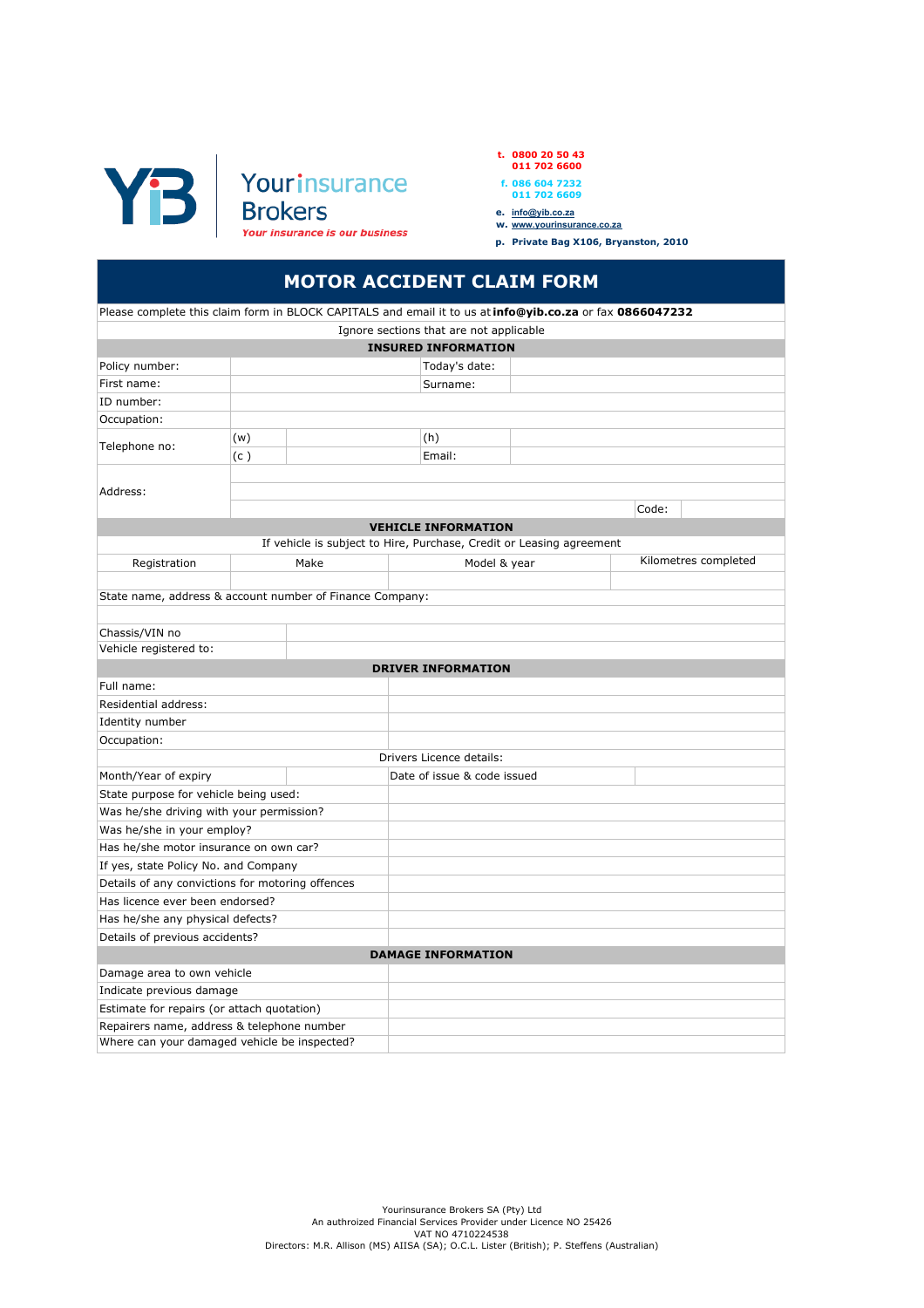| <b>PASSENGERS (INSURED VEHICLE)</b>                  |                                                            |                               |                                                |                                          |                   |                     |            |  |
|------------------------------------------------------|------------------------------------------------------------|-------------------------------|------------------------------------------------|------------------------------------------|-------------------|---------------------|------------|--|
|                                                      |                                                            |                               |                                                | Passengers in insured vehicle            |                   |                     |            |  |
| Name                                                 |                                                            | Residential address           |                                                | Injury                                   |                   |                     |            |  |
|                                                      |                                                            |                               |                                                |                                          |                   |                     |            |  |
|                                                      |                                                            |                               |                                                |                                          |                   |                     |            |  |
|                                                      |                                                            |                               |                                                |                                          |                   |                     |            |  |
| For what purposed were they carried?                 |                                                            |                               |                                                |                                          |                   |                     |            |  |
| Are they employees?                                  |                                                            |                               |                                                |                                          | Yes / No          |                     |            |  |
|                                                      | Personal injuries (other than in insured vehicles)         |                               |                                                |                                          |                   |                     |            |  |
| Name of injured                                      |                                                            | Relationship to accident e.g. |                                                | Name of hospital (if                     |                   | Details of injuries |            |  |
|                                                      |                                                            | driver, passenger             |                                                | applicable)                              |                   |                     |            |  |
|                                                      |                                                            |                               |                                                |                                          |                   |                     |            |  |
|                                                      |                                                            |                               |                                                |                                          |                   |                     |            |  |
|                                                      |                                                            |                               |                                                | <b>OTHER PARTY</b>                       |                   |                     |            |  |
|                                                      |                                                            |                               |                                                | Other vehicles involved in the accident: |                   |                     |            |  |
| Name of owner & driver                               |                                                            | Registration                  |                                                | ID number<br>Make                        |                   |                     |            |  |
|                                                      |                                                            |                               |                                                |                                          |                   |                     |            |  |
|                                                      |                                                            |                               |                                                |                                          |                   |                     |            |  |
|                                                      |                                                            |                               |                                                |                                          |                   |                     |            |  |
| Address of owner/driver                              |                                                            | Details of damage             |                                                |                                          | Old damage        | Colour of vehicle   |            |  |
|                                                      |                                                            |                               |                                                |                                          |                   |                     |            |  |
|                                                      |                                                            |                               |                                                |                                          |                   |                     |            |  |
|                                                      |                                                            |                               |                                                |                                          |                   |                     |            |  |
|                                                      |                                                            |                               |                                                | Property other than vehicle              |                   |                     |            |  |
|                                                      | Name & address of owner                                    |                               |                                                |                                          | Details of damage |                     |            |  |
|                                                      |                                                            |                               |                                                |                                          |                   |                     |            |  |
|                                                      |                                                            |                               |                                                |                                          |                   |                     |            |  |
|                                                      |                                                            |                               |                                                | <b>INDEPENDENT WITNESSES</b>             |                   |                     |            |  |
| Name                                                 |                                                            |                               |                                                | Address                                  |                   |                     | Tel number |  |
| 1                                                    |                                                            |                               |                                                |                                          |                   |                     |            |  |
| $\overline{2}$                                       |                                                            |                               |                                                |                                          |                   |                     |            |  |
|                                                      |                                                            |                               |                                                | <b>ACCIDENT DETAILS</b>                  |                   |                     |            |  |
| Date, time and place                                 |                                                            |                               |                                                |                                          |                   |                     |            |  |
| Speed                                                |                                                            | Before accident km/h          |                                                | Moment of impact km/h                    |                   |                     |            |  |
| Weather conditions                                   |                                                            |                               |                                                | Visibility                               |                   |                     |            |  |
| Road surface                                         |                                                            |                               |                                                | Width of Road                            |                   |                     |            |  |
| Which vehicles lights were on                        |                                                            |                               |                                                | Street lighting                          |                   |                     |            |  |
|                                                      | Was any warning given by you e.g. hooting, indicators etc? |                               |                                                |                                          |                   |                     |            |  |
|                                                      |                                                            |                               |                                                |                                          |                   |                     |            |  |
| Police details                                       |                                                            |                               |                                                |                                          |                   |                     |            |  |
| Police officer who recorded accident details:        |                                                            |                               | Police station, case number and date reported: |                                          |                   |                     |            |  |
|                                                      |                                                            |                               |                                                |                                          |                   |                     |            |  |
| Was the driver tested for alcohol/drugs?<br>Yes / No |                                                            |                               |                                                |                                          |                   |                     |            |  |
| DESCRIPTION OF ACCIDENT:                             |                                                            |                               |                                                |                                          |                   |                     |            |  |
|                                                      |                                                            |                               |                                                |                                          |                   |                     |            |  |
|                                                      |                                                            |                               |                                                |                                          |                   |                     |            |  |
|                                                      |                                                            |                               |                                                |                                          |                   |                     |            |  |
|                                                      |                                                            |                               |                                                |                                          |                   |                     |            |  |
|                                                      |                                                            |                               |                                                |                                          |                   |                     |            |  |
|                                                      |                                                            |                               |                                                |                                          |                   |                     |            |  |
|                                                      |                                                            |                               |                                                |                                          |                   |                     |            |  |
|                                                      |                                                            |                               |                                                |                                          |                   |                     |            |  |
|                                                      |                                                            |                               |                                                |                                          |                   |                     |            |  |